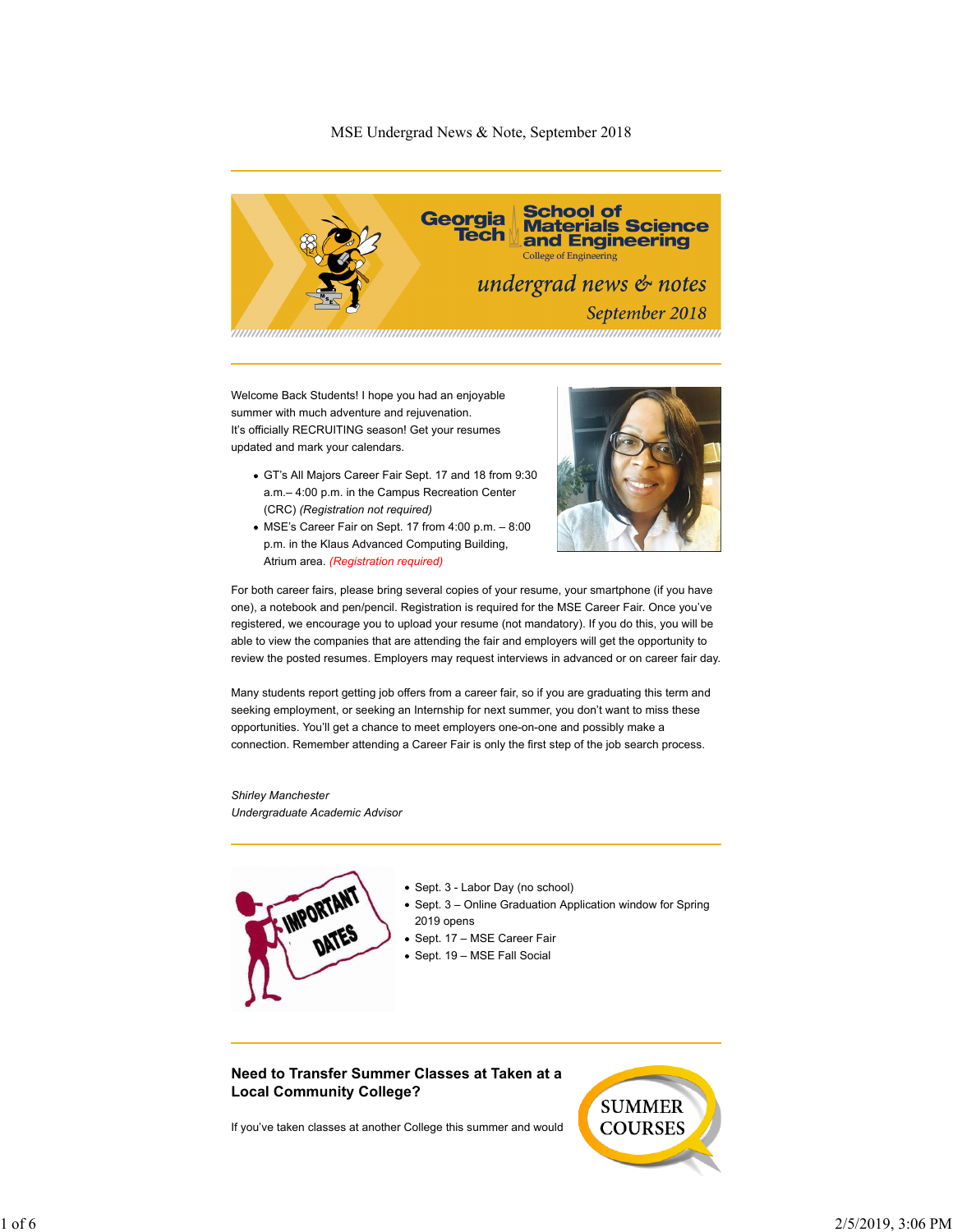like to have the credits transferred to Tech you ll have to request for your transcript to be sent to the Registrar office so your records can be updated. These classes won't factor into your GPA calculations but listed as transfer credits.



## **What is Career Buzz?**

It's a GT recruitment and management tool for students and alumni to access employment. You will have to set up a profile to get access to Career Fairs and other campus recruiting events.

Visit Career Buzz

#### **Resume, Career Fair Prep, How to Talk to a Recruiter**

- Aug. 30, 11:00 a.m. Noon, Bill Moore Student Success Center, President Suite B
- $\bullet$  Sept. 04, 5:00 p.m..  $-$  6:00 p.m., Bill Moore Student Success Center, Clary Theater
- $\bullet$  Sept. 06, 4:30 p.m.  $-5:30$  p.m., Bill Moore Student Success Center, Press Room A
- Sept. 13, 11:00 a.m. Noon, Bill Moore Student Success Center, Press Room A
- $\bullet$  Sept. 13, 5:00 p.m.  $-$  6:00 p.m., Clary Theater

#### **Career Fair Strategies: Target Employers and Create a Professional Image**

Sept. 6, 5:15 p.m. Student Success Center – President Suite C & D

# **MSE Resume Workshop**

Sept. 11, 5:00 p.m. – 6:00 p.m. Love Building, Classroom 184

#### **Job Search Guide for International Student**

Sept. 12, 6:00 p.m. – 7:00 p.m. Student Center Theater

### **Cover Letters Workshop**

Sept. 20, 11:00 a.m. - Noon Bill Moore Student Success Center – President Suite B

#### **Evaluating the Offer and Benefit Package**

Sept. 20, 5:15 p.m. - 6:15 p.m. Bill Moore Student Success Center – President Suite B

#### **How to Interview and Pitch Yourself**

Sept. 27, 11:00 a.m. - Noon Bill Moore Student Success Center – President Suite B



### **MSE Career Fair, Sept. 17**

MSE will be hosting its annual Career Fair on Monday, Sept. 17, 2018 from 4:00 – 8:00 pm. RSVP and upload your resume

### **Ga Tech Career Fair, Sept. 17 & 18**

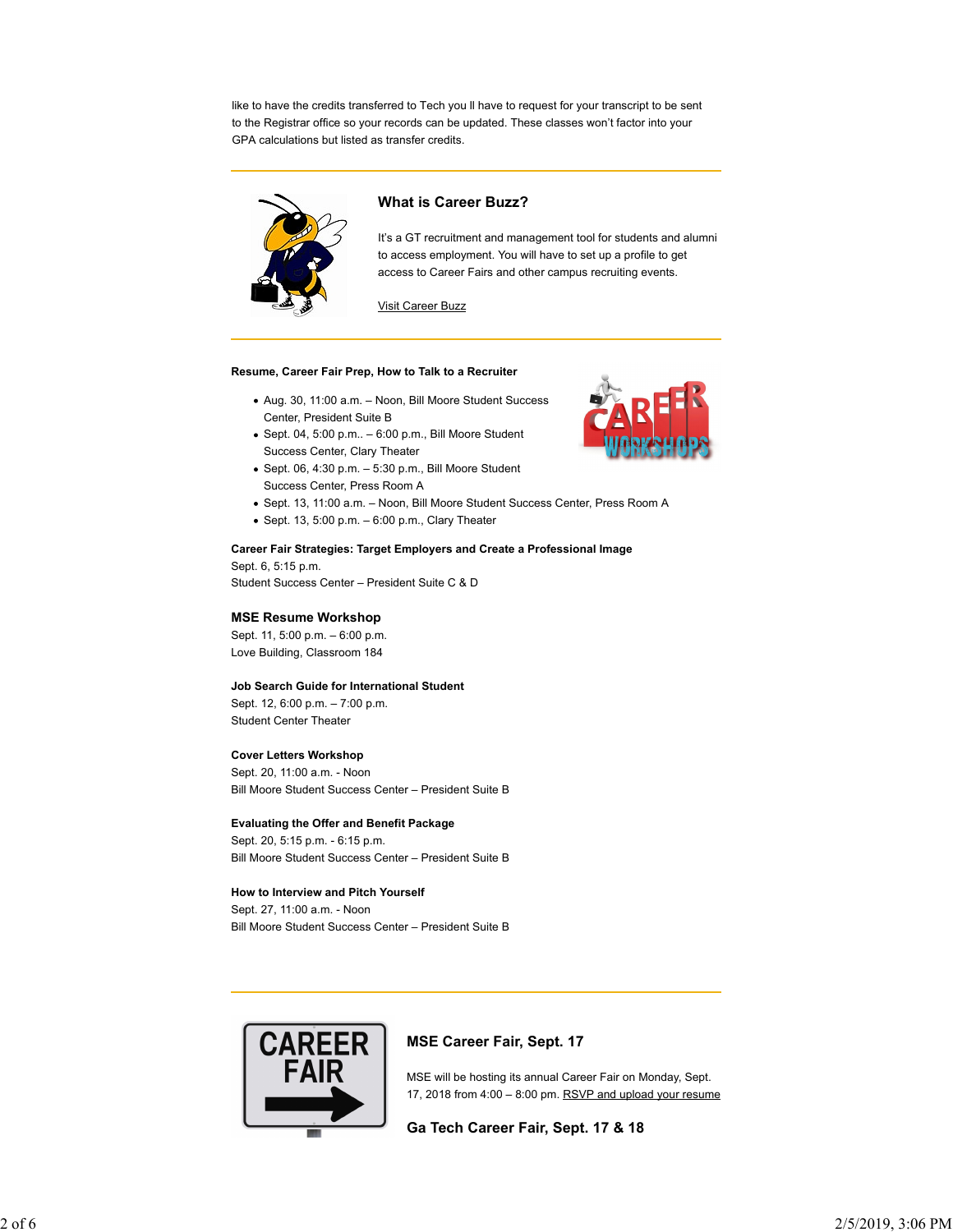GT will be hosting its annual all Majors Career Fair Monday-Tuesday, Sept. 17 & 18, 2018:

For resume review and critique, contact Michael Laughter for a 15-minute review

For help with professional dress attire rental, visit Campus Closet

Campus Closet/JC Penny Suit-Up Event Sept. 9, 2018 – 9:00 am – 12:00 pm JCPenny – Northlake Mall – 4800 Briarcliff Rd. NE, Atlanta, GA 30345 Store opens exclusively for Georgia Tech students Offering 40% off all career dress apparel, shoes and accessories

## **NSF and Grad School Workshops**

NSF Fellowship Workshop Thursday, September 6, 11:00 - noon, Love 299 and Thursday, September 25, 11:00 - noon, Love 183

Applying to Graduate School Workshop Thursday, September 27, 11:00 - noon, Love 183



GE Aviation Accepting Applications for Co-op/Internships Apply through Career Buzz and www.ge.com/careers Min. GPA. 3.0 Deadline to apply: Sept. 21 Contact Laura Armanios

Boeing On-Campus Interviews for Internships and entry level engineering jobs Career Fair on Sept. 17 – Interviews: Sept. 18, 19 & 20 www.Boeing.com/careers Note: Paid Internships Summer 2019: Requisition# 1800063547; Entry-level Jobs: Requisition #1800063553 – Event flyer sent via email

# *MSE Fall Social*

### **Wednesday, September 19**



1:00 - 3:00, Love Building, 2nd Floor Atrium



Get info here!

Co-op Application Info **Internship Application Info**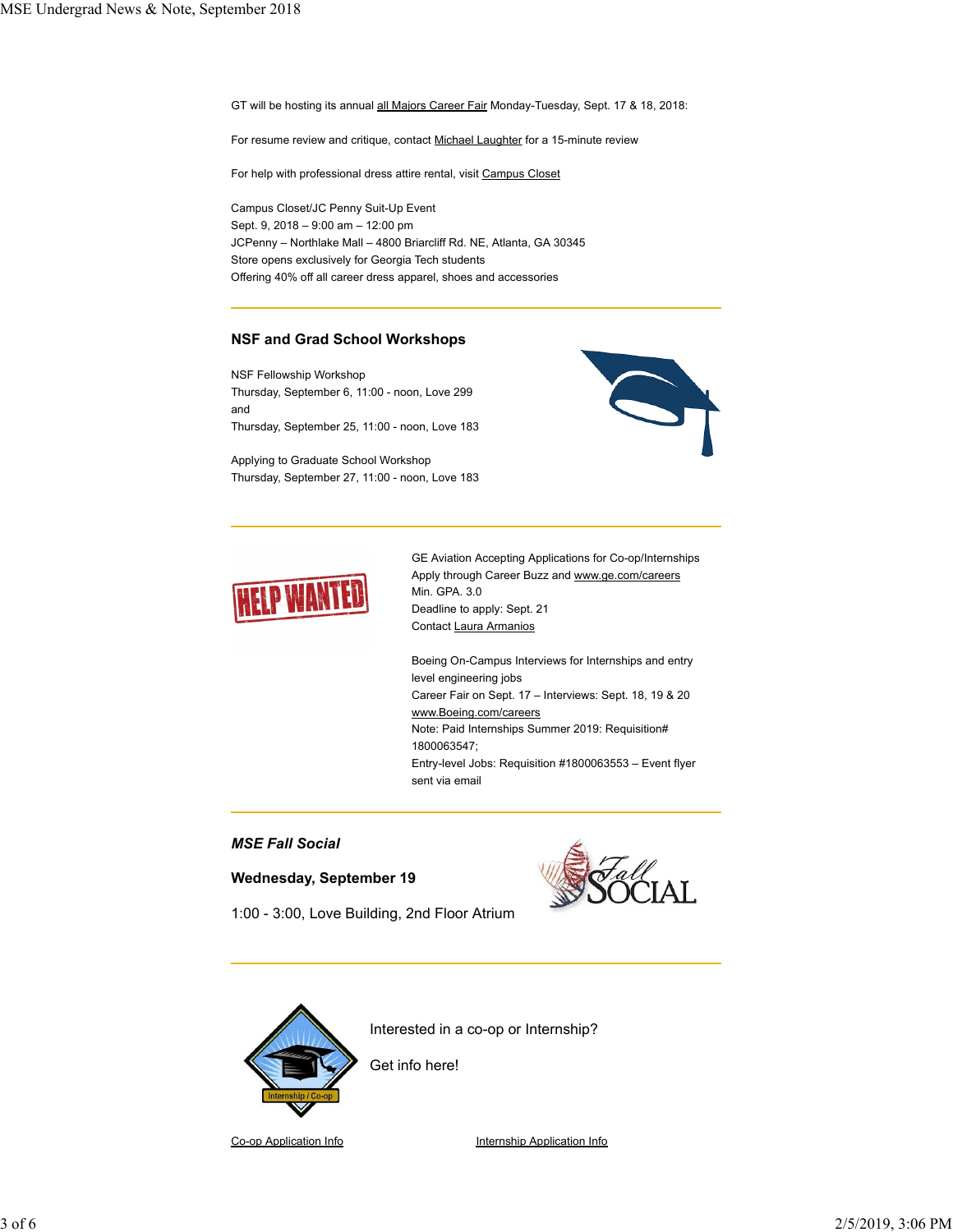



**International Night at Tech Rec Tues. August 28, 2018** 6pm- 8pm Student Center, Tech Rec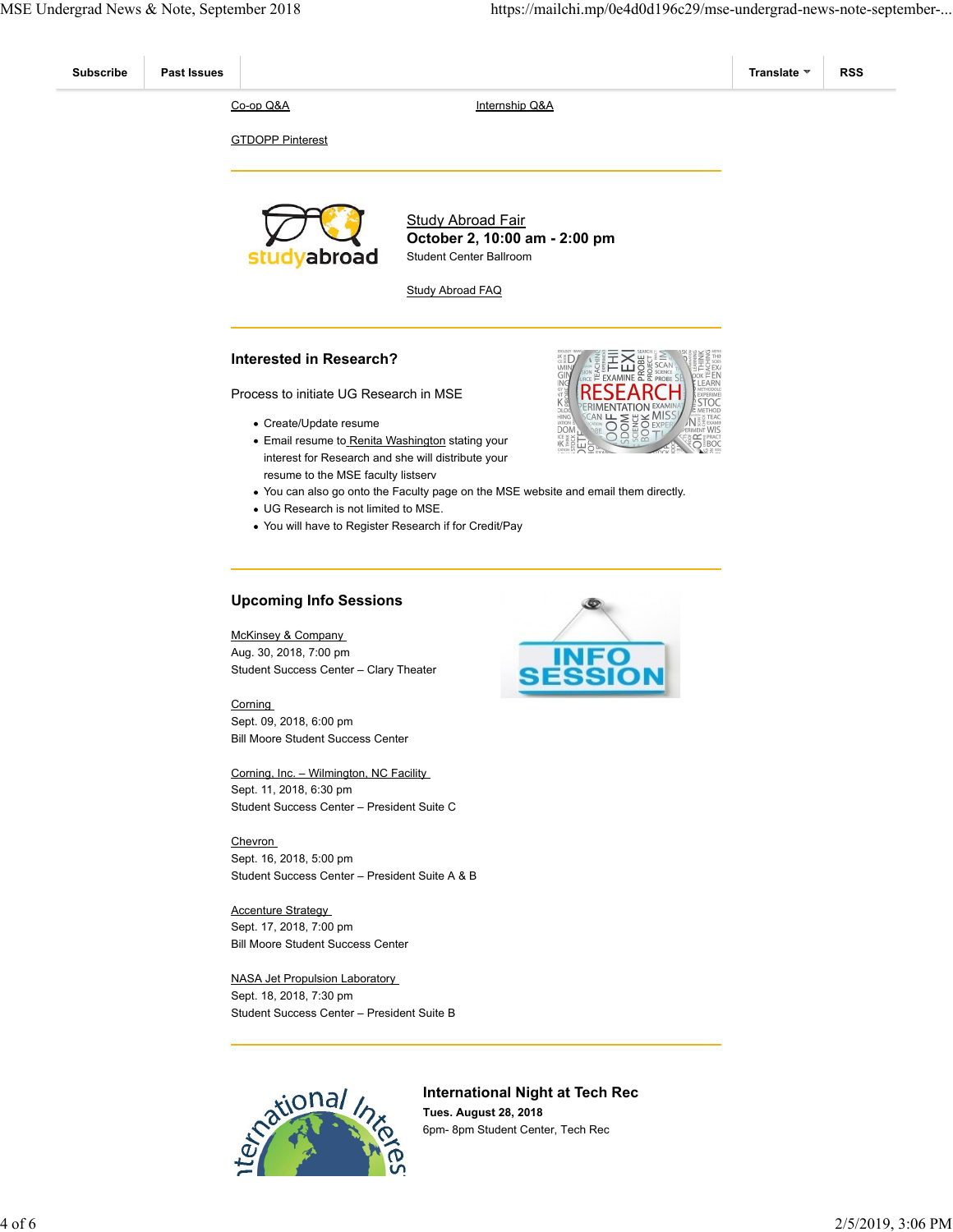

International Night at Tech Rec is sponsored by OIE and Georgia Tech International Ambassadors. This fun night is full of coffee, tea, food, and lots of interesting conversation and fun activities. OIE has rented out the entire Tech Rec! Bowling, billiards, video games and air hockey will be free to all students in attendance. This event is a great way for new students to meet friends from

both the U.S and returning from abroad! All students are welcome.



*Academic Support Resources Campus Resources*

*Study Tips*

Counseling Services

**Community Service Information** 

Tutoring Services

Library Resources

# **Support Corner**

Resources are available if you or a peer is in need of support outside of academics.

The GT Counseling Center , located in the Flag Building, the GT Counseling Center welcomes walk-ins from 8am to 5pm.



The Office of the VP-Dean of Students offers a referral resource for concerns about a fellow student or if you need assistance yourself.

The Georgia Crisis & Access Line is staffed with professional social workers and counselors 24 hours a day, every day, to assist those with urgent and emergency needs. 1.800.715.4225



 **Don't forget to backup!**

# **Upcoming MSE Events**

#### **Undergraduate Academic Advising Team:**

Dr. Mary Lynn Realff Associate Chair, Undergraduate Program 404.894.2496

**Shirley Manchester** Academic Advisor II Walk-ins and appointments 404.894.2850 Love Building, Room 296

Renita Washington Academic Advising and Program Mgr. Walk-ins and appointments 404.894.2852 Love Building, Room 294